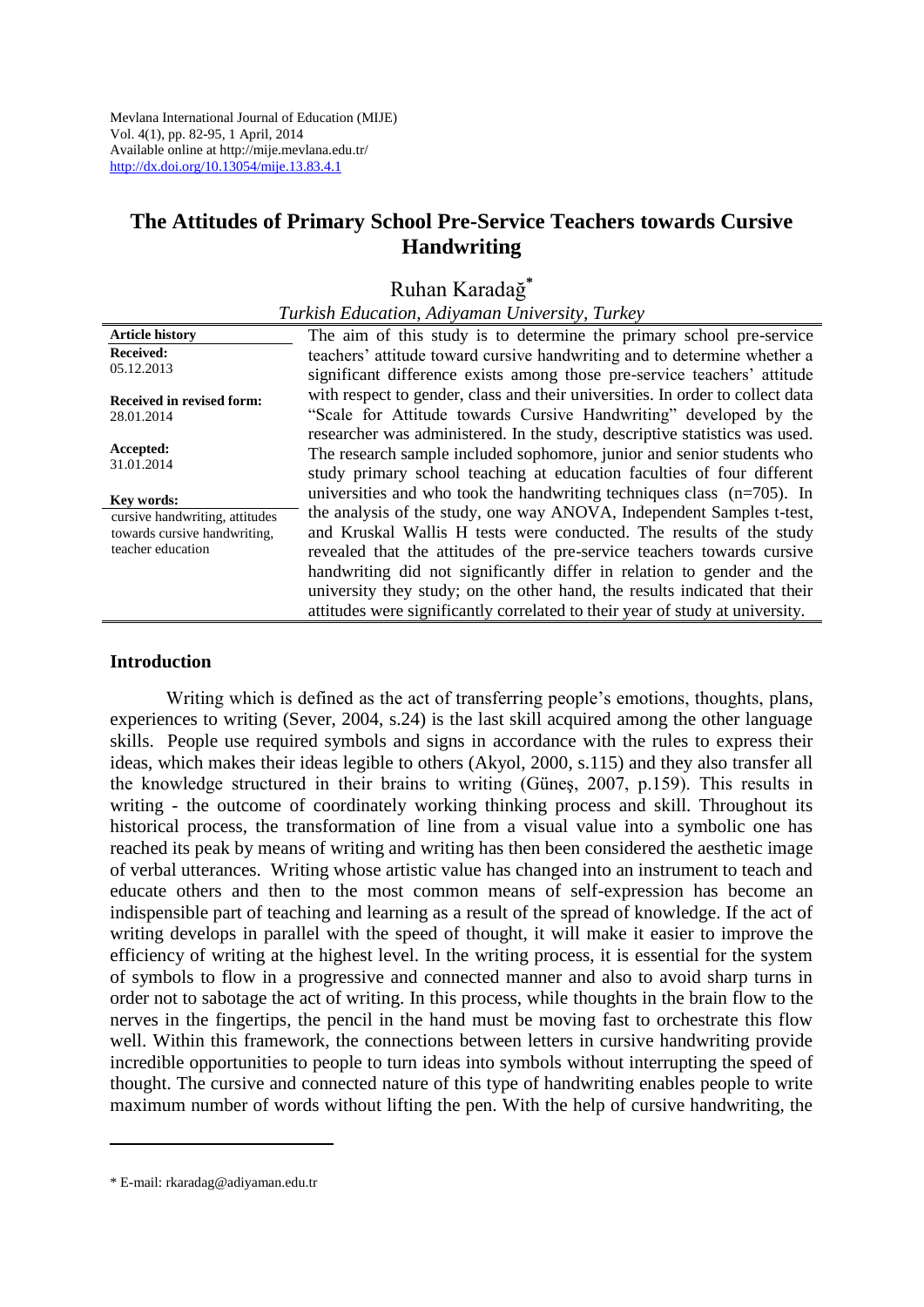ideas collected in the short-term memory but not yet registered in the long-term memory might be protected by the writing system before they are totaly forgotton.

Cursive handwriting is a style of writing in which the letters of the language are written 70 degree leaning to the right in a conjoined manner to form words. These joints help learners to integrate and build the information in their brain. It is acknowledged that cursive writing provides various benefits for teaching and mental development. The national and international studies in the literature reveal the positive effects of cursive handwriting (Akyol, 2007; Güneş, 2007; Koç, 2007) such as making writing faster, recognising words easily and distinguishing numbers and markings easily, preventing syllabication, supporting kinesthetic intelligence as well as mental and physical development, improving attention span and indepth thinking skills. In recent years, constructivist approach and brain research have also contributed to the importance given to teaching cursive handwriting (Güneş, 2007). Moreover, it is stated in the literature that cursive handwriting is the most appropriate style for artistic writing (Koç, 2007). Cursive handwriting also allows people to have their own individualistic style in a way similar to their fingerprints because handwriting of people differ greatly from one another just like their fingerprints which are unique to each individual. It is highly probable for people to reflect their personality in their cursive handwriting and as a result handwriting of people show differences in terms plastic arts just like the differences between the pictures of a building made by different artists. In other words, feelings and thoughts may be expressed in a variety of ways by different people, which enable people to make their expressions distinctive, eternal and unique to their owner. This exclusive situation which creates a temptation for cursive handwriting is one of the most rewarding and satisfying outcomes that can be reached when one enters the magical world of writing.

Rosenblum, Weiss and Parush (2003) state that handwriting affects academic performance. Having good handwriting is considered a prerequisite of academic success in a person's life (Graham, Berninger, Abott, Abott and Whitaker, 1997). The related research studies reveal that the problems that people have experienced in handwriting in the early years of their primary education are key determinants of difficulties they experience in the rest of their education life (Harvey and Henderson, 1997). The solution to these problems lie in raising awareness of teachers who will teach handwriting and prospective teachers receiving inservice training about the cognitive, affective and psychomotor dimension of writing. They should also have information about the methods and techniques of teaching handwriting and successfully put them into practice. The success of an education system basically depends on the qualifications of teachers who will implement the system (Kavcar, 1987). Phelps and Stempel (1989) state that many of the teachers fail to focus on teaching handwriting because they have not been trained sufficiently about the teaching techniques of handwriting during their teaching education. Graham et al (2008) also state that teachers receive insufficient training about teaching handwriting and they have misconceptions about the development of writing skills. The above-mentioned views reveal the lack of importance given to teaching handwriting in teacher education programs. Saraç (2002) underlines the significance of the pre-service teachers' attitudes before they start working because it is these attitudes that play an important role in forming their commitment to teaching profession and the teaching techniques they will employ in their teaching career. Hence, it is reasonable to argue that the attitudes that pre-service teachers develop towards cursive handwriting during their teaching education have a significant impact on the successful implementation of teaching cursive handwriting in primary schools. Exploring the nature of the attitudes (either positive, negative or neutral) of pre-service teachers towards cursive handwriting will contribute significantly to both pre-service teachers and the researchers studying this issue.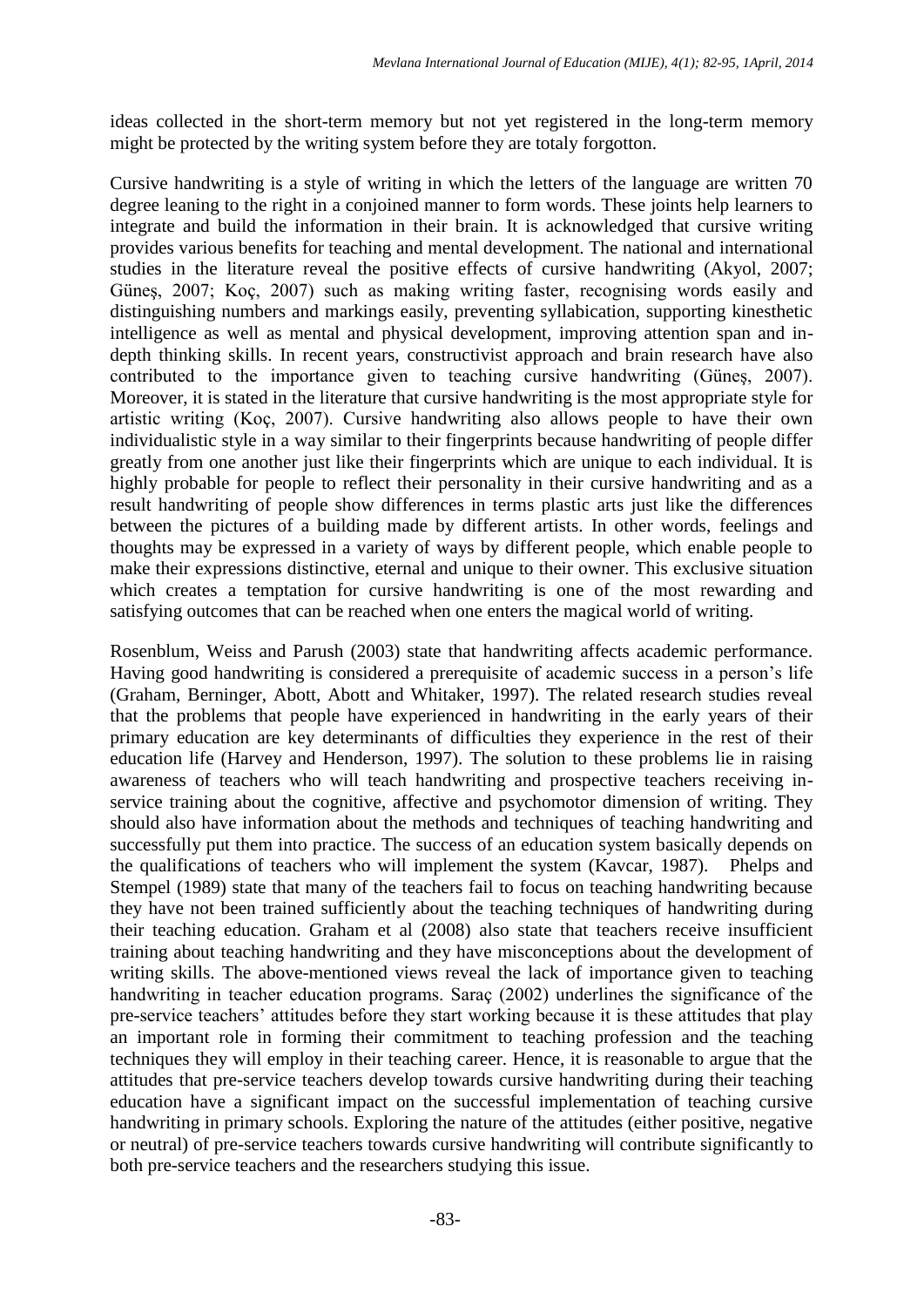Chambless and Bass (1995) believe that great importance should be given to professional development of teachers in terms of teaching handwriting. The cognitive, affective and psychomotor behaviors of pre-service teachers that they will develop during their teaching training are of vital importance in determining their success in their teaching career. One of the most important affective behaviors about writing is the "attitudes" developed towards writing. Street (2003) state a strong correlation between pre-service teachers' attitudes towards writing and their implementation of teaching handwriting practices in their future careers. Chambless and Bass (1995) and Street (2002) emphasize the fact that pre-service teachers with positive attitudes towards writing will teach writing effectively in their teaching career. The studies on the important connection between teachers' attitudes towards writing and their performance in the classroom also support this correlation (Bratcher and Stroble, 1994; Florio-Ruane and Lensmire, 1990; Grossman et al., 2000; Kennedy, 1998; Schmidt and Kennedy, 1990; Shrofel, 1991). Primary school teachers should have positive attitudes towards cursive handwriting to teach it effectively. This is only possible if pre-service teachers' attitudes towards cursive handwriting are explored during their teaching education (Arslan, Aşıkcan and Özarslan, 2010).

Investigating the pre-service teachers' attitudes towards cursive handwriting at universities may enable teacher trainers to adopt new methods and concepts regarding teaching handwriting (Street, 2003). As a matter of fact, the literature review done for this study indicated that there has been no research on pre-service teachers' attitudes towards teaching cursive handwriting. From the educational point of view, developing positive attitudes towards cursive handwriting will positively affect the success of pre-service teachers in teaching it. Exploring pre-service teachers' attitudes towards cursive handwriting will make it possible to examine to what extent the expected changes in behaviors regarding teaching cursive handwriting occur in their teaching career. This would also help them to organize their practices in teaching cursive handwriting. This study is thought to contribute to the literature, teachers and academicians in relation to teacher education.

#### *The Purpose of the Study*

- What are the pre-service teachers' attitudes towards cursive handwriting?
- Do the attitudes of pre-service teachers towards cursive handwriting differ in terms of gender and year of study at university?
- Is there a statistically significant relation between the attitudes of pre-service teachers towards teaching cursive handwriting and the university they are studying?

#### **Method**

Because the study aims at exploring the attitudes of pre-service teachers towards cursive handwriting, a descriptive survey model is preferred. Descriptive survey models are research methods which try to give an exact description of a situation from past or from the present time. In this model, the event, person or thing, i.e. the subject of the research, is described as they are and in their own terms (Karasar, 1994).

## *Participants*

The participants of the study were determined via purposeful sampling method.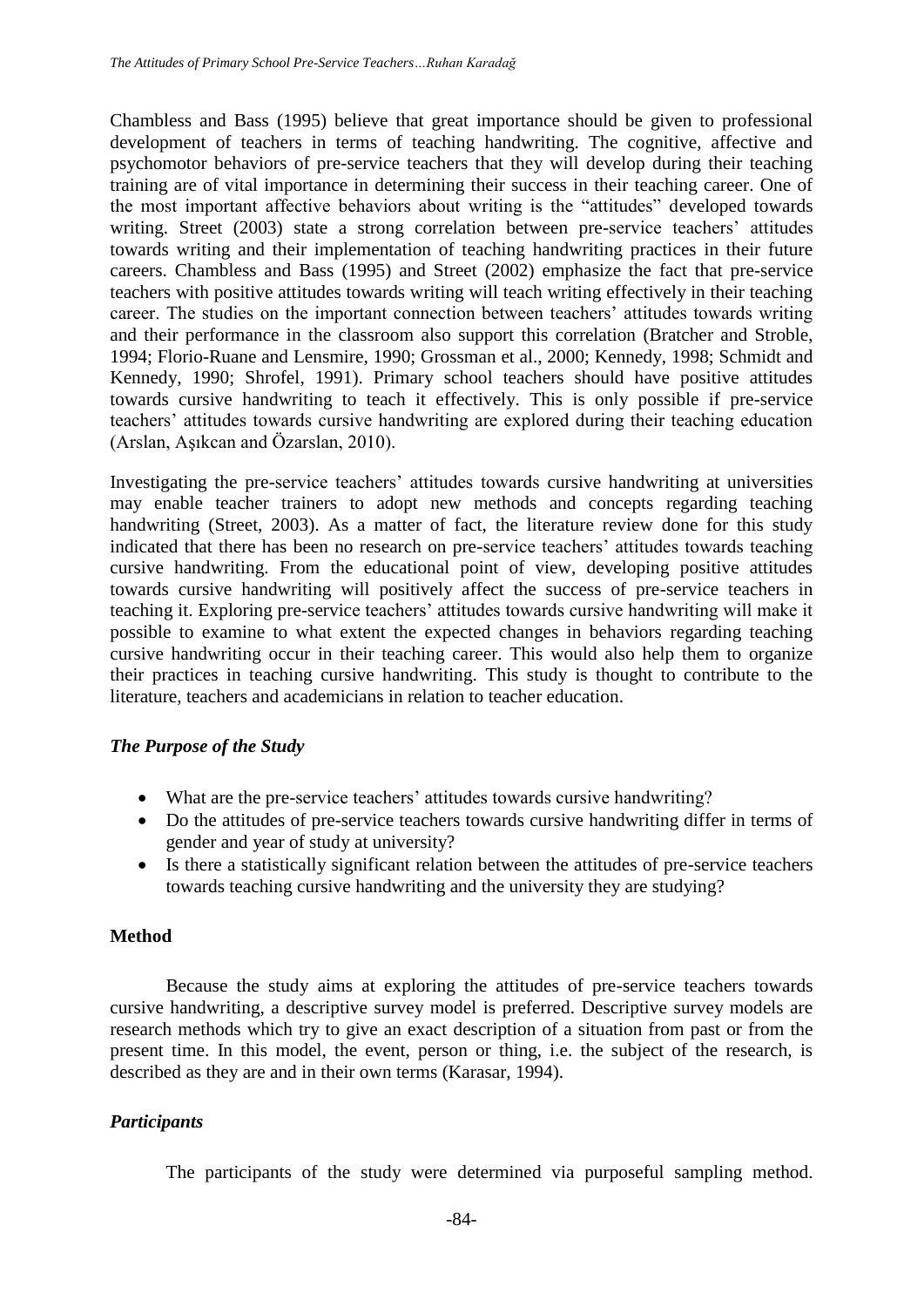Sophomore, junior and senior students (2nd, 3rd and 4th year students) from four different Turkish universities studying primary school teaching and having taken handwriting techniques course were selected as the participants. All the pre-service teachers studying primary school teaching at the Education Faculty of Bulent Ecevit University, Eskisehir Osmangazi University, Mustafa Kemal University and Mersin University during the academic year 2012-2013 constituted the research population of the study. However, the survey was administered to a total of 728 primary school pre-service teachers who volunteered to take part in the study. Of all these participants, 23 participants were not taken into consideration in the data analysis because they failed to complete the survey so that the data collected from 705 participants was analyzed in the study. Table 1 illustrates the distribution of the participants with regard to their university, year of study and gender.

|                       | gunuu                           |     |               |
|-----------------------|---------------------------------|-----|---------------|
| <b>Sampling Group</b> |                                 |     | $\frac{6}{6}$ |
|                       | <b>Bulent Ecevit University</b> | 213 | 30.2          |
| <b>University</b>     | Eskisehir Osmangazi University  | 244 | 34.6          |
|                       | Mustafa Kemal University        | 178 | 25.2          |
|                       | Mersin University               | 70  | 9.9           |
| <b>Year of Study</b>  | $2nd$ year                      | 264 | 37.4          |
|                       | 3 <sup>rd</sup><br>year         | 290 | 41.1          |
|                       | $4^{\text{th}}$<br>year         | 151 | 21.4          |
| <b>Gender</b>         | Female                          | 504 | 71.5          |
|                       | Male                            | 201 | 28.5          |

**Table 1.** The distribution of the participants with regard to their university, year of study and gender

As seen in Table 1, 244 (34.6%) of the participants in the sampling group study at Eskisehir Osmangazi Unviersity; 213 (30.2%) at Bulent Ecevit University; 178 (25.2%) at Mustafa Kemal Unviersity and 70 (9.9%) at Mersin University. 504 (71.5%) of the participants are females and 201 (28.5%) are males.

#### *Data Collection Instrument*

"Scale for Attitude towards Cursive Handwriting" developed by the researcher was administered to collect the data for the study. The scale is a 41-item-5-point Likert scale consisting of 22 negative and 19 positive items. In the scale development process, first of all a 57-item draft about cursive writing was written. Then the content validity of the scale was examined by the experts and 2 items were eliminated. With the 55 items remained, the scale was piloted with 379 students. After the pilot study, in order to do the item analysis and measure the validity and relaibility of the scale, the following steps were taken respectively: item-total and item-remainder (or residual) correlation tests, item discrimination statistics, factor analysis and internal consistency reliability test. As for the construct validity, Exploratory and Confirmatory Factor Analysis were computed. Exploratory Factor Analysis (EFA) was conducted on 379 and Confirmatory Factor Analysis (CFA) was conducted on 254 pre-service teachers. Exploratory Factor Analysis was performed using the Statistical Package for Social Sciences (SPSS) and Confirmatory Factor Analysis via Linear Structural Relations (LISREL). Confirmatory Factor Analysis of the data produced two factors on the 41-item scale. The Cronbach's alpha internal consistency reliability of these two factors was calculated .94 and .93. The Cronbach's alpha coefficient of reliability of the whole scale was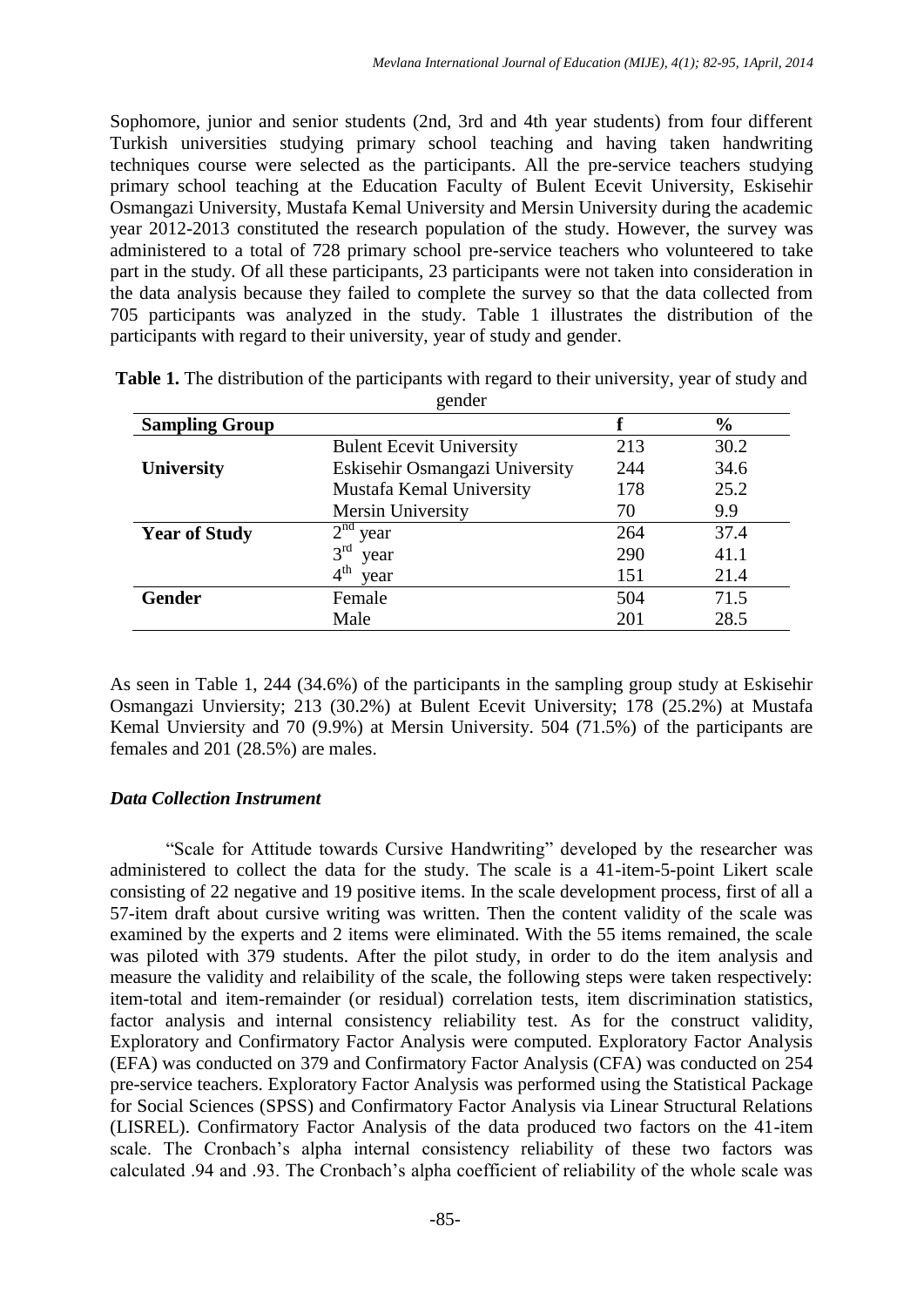.96. The internal consistency coefficients or reliability of the subfactors was 0.94 for negative attitudes and 0.93 for positive attitudes. The Cronbach's alpha coefficient for reliability for the whole scale was 0.96. The findings regarding the reliability and validity of the scale indicated that this scale was valid and reliable to explore the attitudes of primary school preservice teachers' towards cursive handwriting. As mentioned earlier, the survey was a 5-point Likert scale consisting of five declarative statements numbered as follows: 5=completely agree, 4=agree, 3=undecided, 2=disagree and 1=completely disagree.. On entering the data, the negative items were reverse coded as follows: 1=completely agree, 2=agree, 3=undecided, 4=disagree and 5=completely disagree.

The attitude survey developed by the researchers was administered to 705 pre-service teachers (sophomores, juniors and seniors) studying primary school teaching at the education faculty of four different state universities in Turkey (Bulent Ecevit University, Eskisehir Osmangazi University, Mersin University and Mustafa Kemal University) to explore their attitudes towards cursive handwriting. Kaiser-Meyer Olkin (KMO) Measure of Sampling Adequacy for this scale was calculated .978, Barlett test was 2.045 and Cronbach's Alpha Coefficient of reliability was .97.

## *The Analysis of the Data*

The data collected from the pre-service teachers were entered into SPSS 15.0. The attitudes of the pre-service teachers were then analyzed regarding three different variables: "university", "gender" and "year of study". In the data analysis, as for the personal information, percentages, frequencies and means were calculated. Also, Independent Samples t-test and one way Anova were performed to find out whether there is a significant relation regarding the attitudes of pre-service teachers towards cursive handwriting in terms of the variables "university", "gender" and "year of study". In order to interpret the attitudes considering the variables, first of all Test for Homogeneity of Variances (Levene test) was performed to find out any significant relation among groups. Then, to identify in which particular groups there is a significant relation, Kruskal-Wallis test was performed. In order to explore any significant relation among independent variables, the α level was specified as .05  $(\alpha = .05)$ . As for the interpretation of the means, the following classification was taken into consideration: 1.00- 1.8 "completely disagree"; 1.81 -2.60 "disagree", 2.61 -3.40 "partly agree"; 3.41-4.20 "agree" and 4.21-5.00 "completely agree".

#### **Findings**

Table 2 illustrates the standard deviations and means of the scale for the attitudes of primary school pre-service teachers towards cursive handwriting.

| Table 2. The attitudes of primary school pre-service teachers towards cursive handwriting |
|-------------------------------------------------------------------------------------------|
|-------------------------------------------------------------------------------------------|

| <b>SACH</b> | total N |      | Minimum Maximum | $\overline{\mathbf{v}}$ | Sd   |
|-------------|---------|------|-----------------|-------------------------|------|
| attitude    | 705     | .00. | 5.00            | 2,80                    | .856 |

As seen in Table 2, the mean score for the pre-service teachers' attitudes towards cursive handwriting is 2.80 and the standard deviation is .856. The highest mean that could be taken on the scale is 5. The findings of the data revealed that the attitudes of primary school preservice teachers were moderate.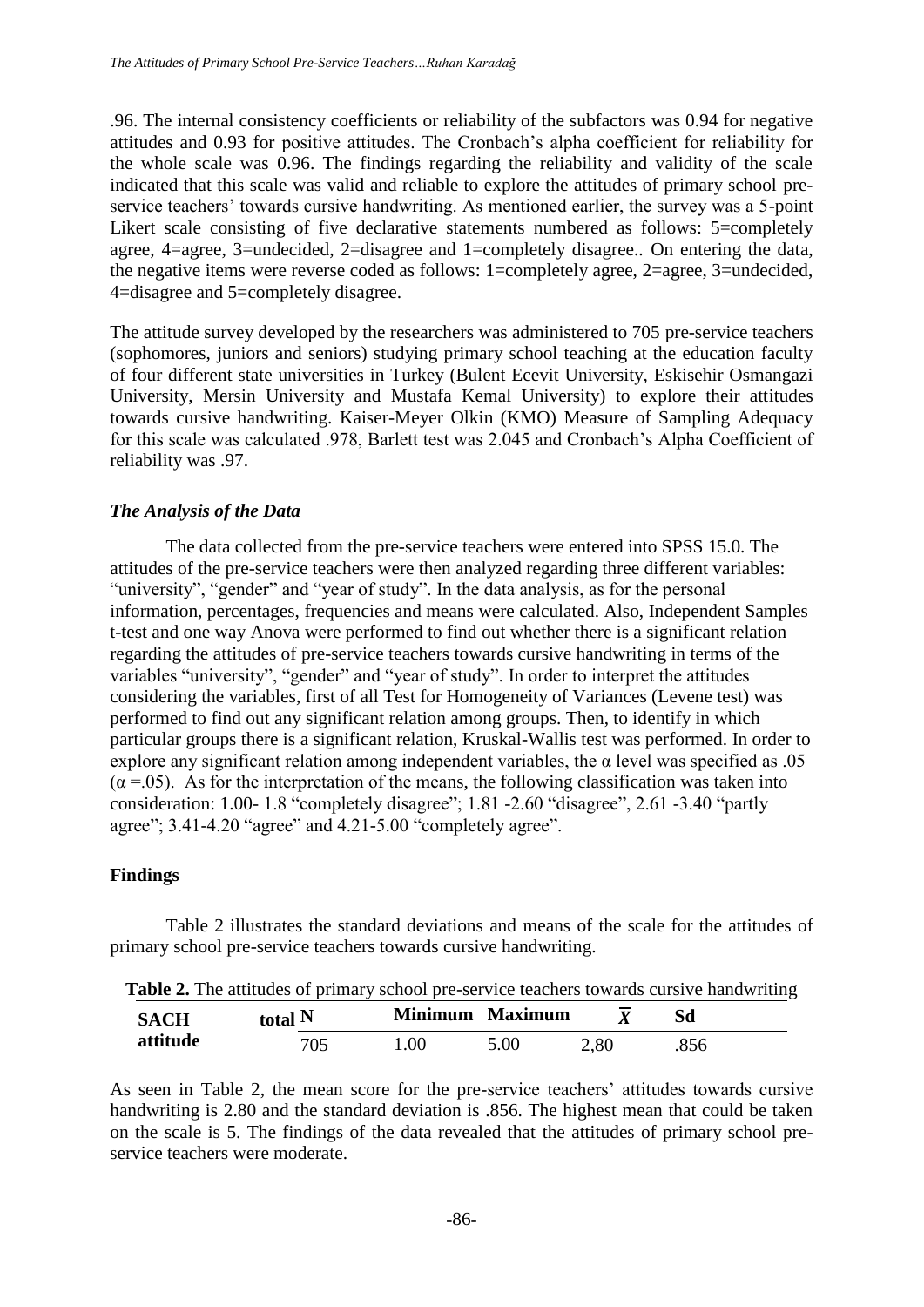Table 3 shows the frequency and percentages of the responses for each item on the Attitudes of Primary School Pre-Service Teachers towards Cursive Handwriting Scale.

|                 | <b>Items</b>                                                                                                                      |     | I totally agree                              |     | agree         |     | partially agree |          | do not agree                   | $\overline{a}$<br>agree<br>do not | 픦             |
|-----------------|-----------------------------------------------------------------------------------------------------------------------------------|-----|----------------------------------------------|-----|---------------|-----|-----------------|----------|--------------------------------|-----------------------------------|---------------|
|                 |                                                                                                                                   | f   | $\frac{0}{0}$                                | f   | $\frac{0}{0}$ | f   | $\frac{0}{0}$   | f        | $\frac{0}{0}$                  | f                                 | $\frac{0}{0}$ |
| $\mathbf{1}$    | I prefer to use cursive han<br>while I write.                                                                                     | 63  | 8,9                                          | 100 | 14,2          | 163 | 23,1            | 185      | 26,2                           | 194                               | 27,5          |
| $\overline{2}$  | believe<br>using<br>L<br>handwriting is a futile<br>act.                                                                          | 85  | 12,1                                         | 184 | 26,1          | 145 | 20,6            | 150      | 21,3                           | 141                               | 20,0          |
| 3               | $\overline{I}$ do not like using cursive 88<br>handwriting.                                                                       |     | 12,5                                         | 168 | 23,8          | 130 | 18,4            | 161      | 22,8                           | 158                               | 22,4          |
| 4               | while<br>feel<br>bored<br>L<br>reading<br>with<br>texts<br>cursive handwriting.                                                   | 75  | 10,6                                         | 190 | 27,0          | 174 | 24,7            | 136      | 19,3                           | 130                               | 18,4          |
| 5               | I feel happy when I<br>think about the fact that<br>shall<br>cursive<br>L<br>use<br>handwriting<br>in<br>my<br>professional life. | 41  | 5,8                                          | 93  | 13,2          |     | 174 24,7        | 220      | 31,2 177                       |                                   | 25,1          |
| 6               | cursive<br>believe<br>$\mathbf I$<br>handwriting<br>practices<br>spread to<br>should be<br>other<br>stages<br>of<br>education.    | 42  | 6,0                                          | 100 | 14,2 153 21,7 |     |                 |          | 240 34,0                       | 170                               | 24,1          |
| $7\phantom{.0}$ | I believe cursive handwrit $84$<br>boring.                                                                                        |     | 11,9                                         | 177 | 25,1          | 141 |                 | 20,0 169 | 24,0                           | 134                               | 19,0          |
| 8               | it<br><b>If</b><br>were<br>not<br>compulsory I would not<br>attend<br>calligraphy<br>techniques course.                           | 112 | 15,9                                         | 202 | 28,7          | 142 | 20,1            | 112      | 15,9                           | 137                               | 19,4          |
| 9               | Cursive handwriting is<br>almost a torture for me.                                                                                | 118 | 16,7                                         |     |               |     |                 |          | 195 27,7 158 22,4 115 16,3 119 |                                   | 16,9          |
| 10              | In professional teaching I<br>demand my students to us 105<br>handwriting.                                                        |     |                                              |     | 14,9 198 28,1 |     |                 |          | 138 19,6 139 19,7 125          |                                   | 17,7          |
| 11              | feel<br>myself<br>Ι<br>comfortable while using<br>cursive handwriting.                                                            | 38  | 5,4                                          | 116 |               |     |                 |          | 16,5 166 23,5 226 32,1 159     |                                   | 22,6          |
| 12              | I would not schedule<br>cursive<br>handwriting<br>primary<br>in<br>courses<br>education if<br>only I<br>could.                    |     | 104 14,8 187 26,5 124 17,6 130 18,4 160 22,7 |     |               |     |                 |          |                                |                                   |               |

| Table 3. The mean scores of the attitudes of primary school pre-service teachers towards |  |
|------------------------------------------------------------------------------------------|--|
| cursive handwriting                                                                      |  |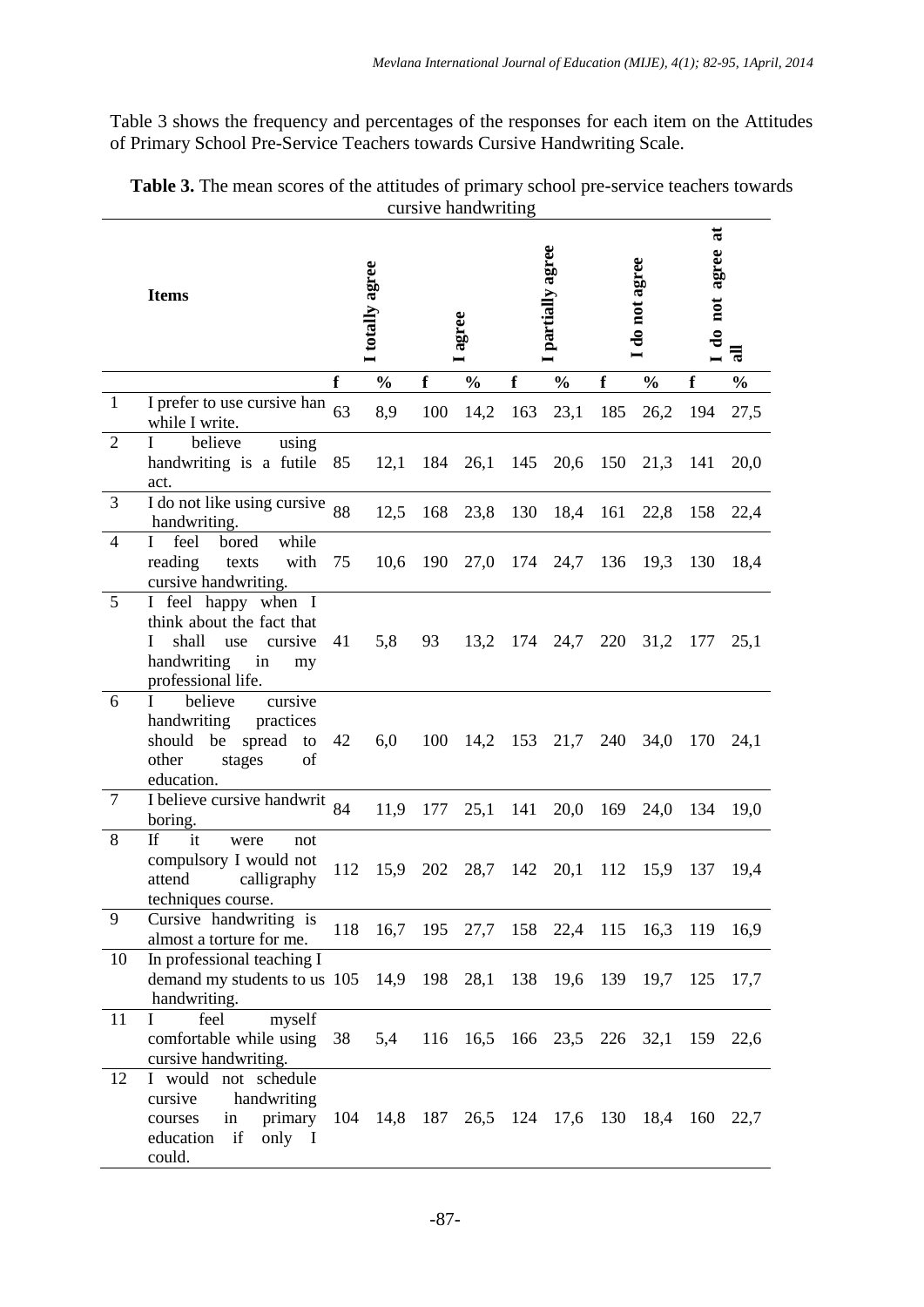*The Attitudes of Primary School Pre-Service Teachers…Ruhan Karadağ*

| 13 | I believe I shall use<br>cursive handwriting a<br>lot in my life.                                                             | 44  | 6,2  | 105 | 14,9                                     | 164 23,3 215  |     | 30,5                       | 177 | 25,1 |
|----|-------------------------------------------------------------------------------------------------------------------------------|-----|------|-----|------------------------------------------|---------------|-----|----------------------------|-----|------|
| 14 | L<br>find<br>cursive<br>handwriting courses in<br>primary education<br>totally useless.                                       | 106 |      |     | 15,0 174 24,7 122 17,3 156 22,1 147      |               |     |                            |     | 20,9 |
| 15 | It is quite complicated to l<br>to use cursive handwritin                                                                     | 94  | 13,3 | 201 | 28,5                                     | 186 26,4 123  |     | 17,4                       | 101 | 14,3 |
| 16 | I believe all the efforts<br>exerted to learn cursive<br>handwriting are good<br>for nothing.                                 | 95  |      |     | 13,5 215 30,5 156 22,1 132 18,7 107 15,2 |               |     |                            |     |      |
| 17 | I want to develop my<br>handwriting<br>cursive<br>skills.                                                                     | 75  | 10,6 | 179 |                                          | 25,4 182 25,8 | 170 | 24,1                       | 99  | 14,0 |
| 18 | Cursive handwriting make $_{29}$<br>passionate.                                                                               |     | 4,1  | 116 | 16,5                                     | 149 21,1      | 260 | 36,9                       | 151 | 21,4 |
| 19 | handwriting<br>Cursive<br>makes me more self-<br>confident while writing.                                                     | 36  | 5,1  | 117 |                                          |               |     | 16,6 162 23,0 235 33,3 155 |     | 22,0 |
| 20 | Using<br>cursive<br>handwriting is a waste<br>of time in my opinion.                                                          | 95  |      |     | 13,5 215 30,5 147 20,9 136 19,3          |               |     |                            | 112 | 15,9 |
| 21 | Cursive handwriting<br>makes<br>me<br>more<br>passionate and eager to<br>write.                                               | 44  | 6,2  |     | 105 14,9 174 24,7 236 33,5 146 20,7      |               |     |                            |     |      |
| 22 | handwriting<br>Cursive<br>practices are great fun 44<br>for me.                                                               |     | 6,2  |     | 114 16,2 186 26,4                        |               | 209 | 29,6                       | 152 | 21,6 |
| 23 | I would have to spare<br>half of the day to write<br>in cursive handwriting<br>the things I easily write<br>in block writing. | 54  | 7,7  | 123 |                                          |               |     | 17,4 159 22,6 179 25,4 190 |     | 27,0 |
| 24 | I believe the motives to<br>teach<br>cursive<br>handwriting in primary<br>schools is meaningless.                             | 80  |      |     | 11,3 193 27,4 147 20,9 135 19,1 150 21,3 |               |     |                            |     |      |
| 25 | L<br>hate<br>cursive<br>handwriting.                                                                                          | 147 | 20,9 |     | 184 26,1 161 22,8 101 14,3 112           |               |     |                            |     | 15,9 |
| 26 | cursive<br>believe<br>I<br>handwriting<br>improves<br>my aesthetic taste.                                                     | 94  | 13,3 |     | 184 26,1 195 27,7 142 20,1               |               |     |                            | 90  | 12,8 |
| 27 | Cursive handwriting has<br>so many interesting<br>aspects in my opinion.                                                      | 66  |      |     | 9,4 144 20,4 173 24,5 202 28,7           |               |     |                            | 120 | 17,0 |
| 28 | I do not plan to use<br>cursive handwriting<br>outside school.                                                                | 58  | 8,2  |     | 115 16,3 164 23,3 179 25,4               |               |     |                            | 189 | 26,8 |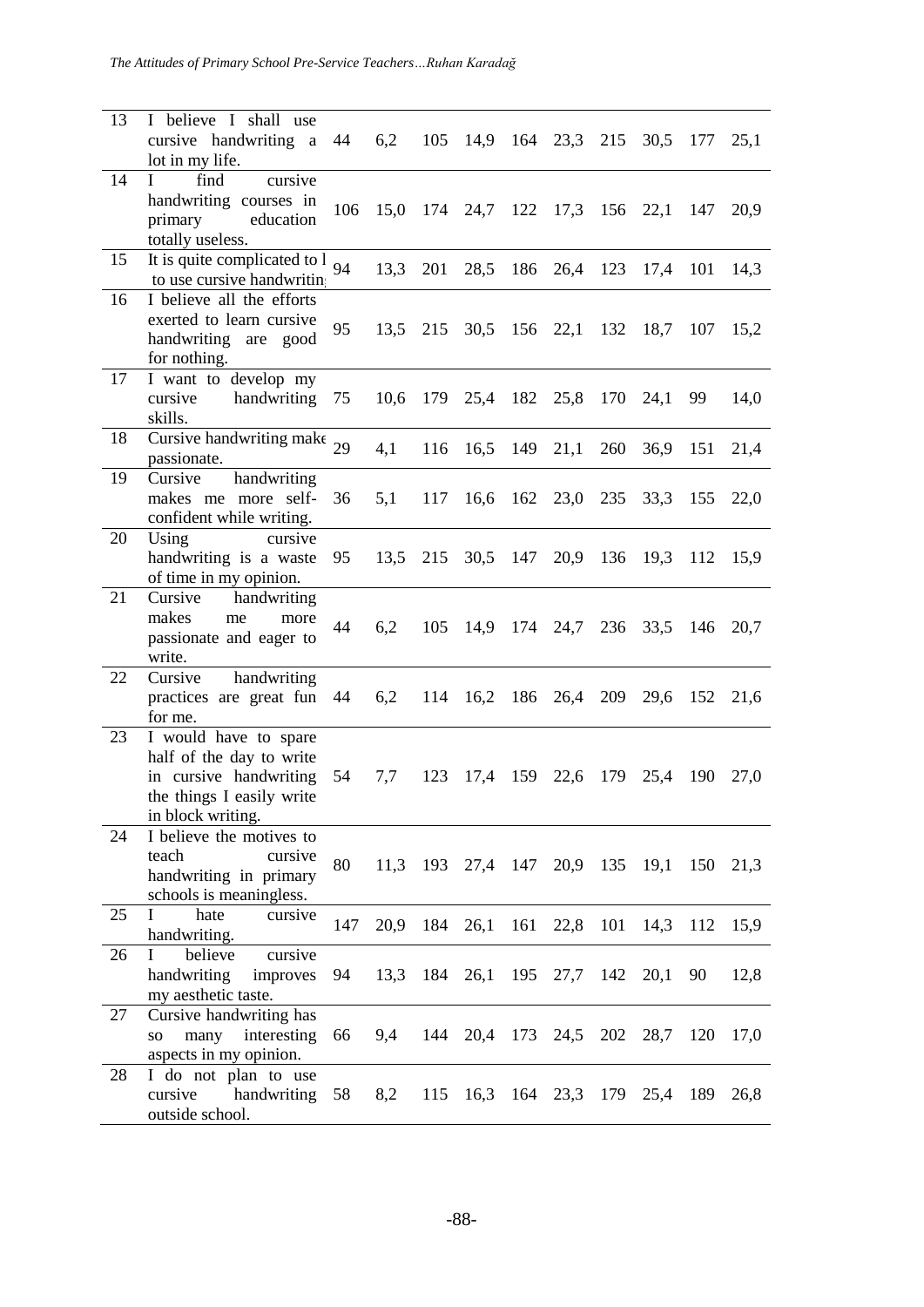| 29 | I get mad when I think<br>about the fact that in my<br>professional life I will<br>be forced to use cursive<br>handwriting.                                                | 92 |      |     | 13,0 192 27,2 150 21,3 135 19,1 136 19,3 |                                 |              |     |      |
|----|----------------------------------------------------------------------------------------------------------------------------------------------------------------------------|----|------|-----|------------------------------------------|---------------------------------|--------------|-----|------|
| 30 | The most meaningless<br>and useless course I<br>have ever taken in my<br>academic life is cursive<br>handwriting.                                                          |    |      |     | 146 20,7 210 29,8 151 21,4 104 14,8 94   |                                 |              |     | 13,3 |
| 31 | I feel anxious about<br>teaching cursive 87<br>handwriting.                                                                                                                |    |      |     | 12,3 184 26,1 198 28,1                   |                                 | 136 19,3     | 100 | 14,2 |
| 32 | Weekly<br>cursive<br>handwriting<br>classes<br>should be<br>more<br>1n<br>number.                                                                                          | 44 | 6,2  | 92  |                                          | 13,0 182 25,8 231 32,8 156 22,1 |              |     |      |
| 33 | believe<br>$\mathbf{I}$<br>primary<br>education<br>cursive<br>handwriting classes are<br>quite effective.                                                                  | 65 | 9,2  | 133 | 18,9 167 23,7 216 30,6 124 17,6          |                                 |              |     |      |
| 34 | Cursive handwriting<br>will mean not much to 104 14,8 235 33,3 147 20,9 118 16,7<br>me while I teach.                                                                      |    |      |     |                                          |                                 |              | 101 | 14,3 |
| 35 | The attention I pay<br>while<br>using<br>cursive<br>handwriting is reflected<br>in the same manner to<br>different events in my<br>daily life.                             | 58 | 8,2  |     | 138 19,6 226 32,1 165 23,4 118           |                                 |              |     | 16,7 |
| 36 | I believe I write more<br>aesthetically and faster<br>in cursive handwriting.                                                                                              | 56 | 7,9  | 85  |                                          | 12,1 157 22,3 221 31,3 186      |              |     | 26,4 |
| 37 | Compared to the former<br>type of writing I believe<br>I provide faster and 42 6,0 75 10,6 147 20,9 229 32,5 212 30,1<br>more readable products<br>in cursive handwriting. |    |      |     |                                          |                                 |              |     |      |
| 38 | $\mathbf{I}$<br>feel<br>like<br>$\mathbf{I}$<br>am<br>performing a work of art<br>while using<br>cursive<br>handwriting.                                                   | 38 | 5,4  |     | 127 18,0 175 24,8 192 27,2 173 24,5      |                                 |              |     |      |
| 39 | In my professional life I<br>shall advise my students<br>to use block writing.                                                                                             | 95 | 13,5 |     | 168 23,8 184 26,1                        |                                 | 127 18,0 131 |     | 18,6 |
| 40 | Since I will not be using<br>handwriting<br>cursive<br>while<br>teaching<br>professionally I do not<br>pay much attention to<br>this course                                |    |      |     | 158 22,4 246 34,9 139 19,7 90 12,8 72    |                                 |              |     | 10,2 |
| 41 | I become happy since I<br>produce an appraisable<br>piece of work with                                                                                                     | 64 | 9,1  | 147 |                                          | 20,9 194 27,5 159 22,6 141 20,0 |              |     |      |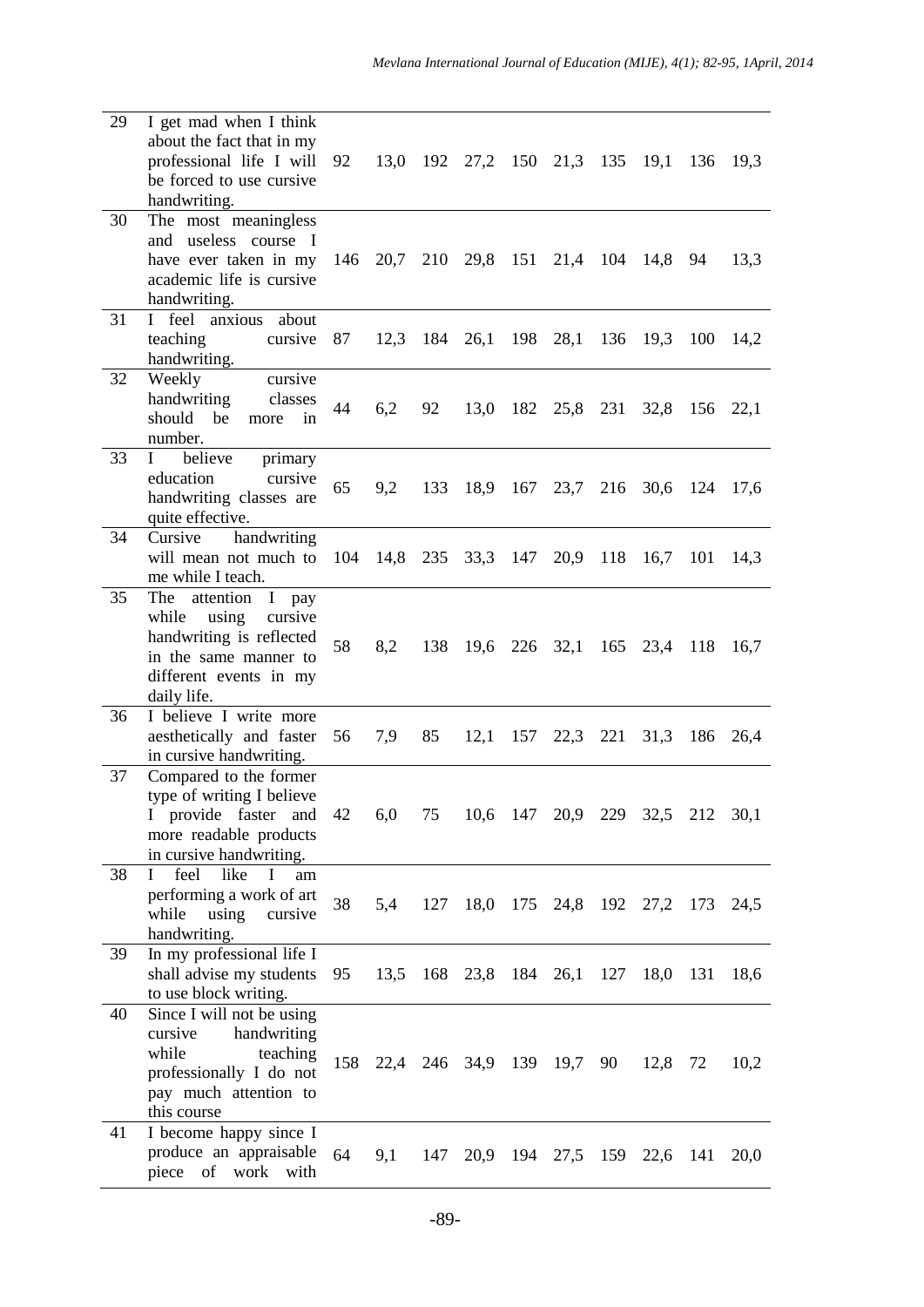cursive handwriting.

When the responses to all the items regarding cursive handwriting taken into consideration on the scale, the feelings of the participants are as follows: 27.5% of the pre-service teachers did not want to use cursive handwriting; 26.1% of them considered it futile; 23.8% did not like it; and 27.0% stated they got bored when reading materials in cursive writing. Moreover, 25.1% of the participants thought it was boring, 27.7% considered it a torture and 28.1% did not demand their students to use cursive handwriting in their teaching practices. In addition to this, 32.1% of pre-service teachers stated that they did not feel comfortable when using cursive handwriting; 24.7% expressed that they found cursive handwriting courses useless in the primary school education; 28.5% stated learning cursive handwriting was complicated and 30.5% said it was a waste of time to write in cursive. In the light of the findings mentioned above, it might be stated that the attitudes of primary school pre-service teachers were not positive.

As for the gender variable, whether the attitudes of pre-service teachers towards cursive handwriting differ was shown in Table 4.

| <b>Gender</b>   |     | Δ      | Sd     |      |      |
|-----------------|-----|--------|--------|------|------|
| Male            | 201 | 2.8150 | .82986 | .519 | .604 |
| Female          | 504 | 2.7779 | .92040 |      |      |
| $Df = sd = 703$ |     |        |        |      |      |

According to Table 4, the average mean score for male participants' attitudes towards cursive handwriting is  $\overline{X}$  =2.815 and it is  $\overline{X}$  =2.777 for females. The analysis of the data revealed no statistically significant difference between male and female participants in terms of their attitudes towards cursive handwriting.

In addition to gender variable, One-Way ANOVA was computed to investigate whether the attitudes of the participants differed regarding their year of study at university was shown in Table 5.

| <b>Source</b><br>оf<br><b>Variance</b> | <b>Sum</b><br><b>Squares</b> | of<br>df | of<br><b>Mean</b><br><b>Squares</b> | $\mathbf{F}$ | р    |
|----------------------------------------|------------------------------|----------|-------------------------------------|--------------|------|
| <b>Between</b><br>groups               | 32,996                       |          | 16.498                              |              |      |
| Within groups                          | 483,030                      | 702      | .688                                | 23,977       | ,000 |
| Total                                  | 516,026                      | 704      |                                     |              |      |

**Table 5.** The results of ANOVA about the attitudes of pre-service teachers towards cursive handwriting in terms of their year of study at university

As it is seen in Table 5, the results indicated a statistically significant difference in the attitudes of pre-service teachers regarding the year of study at university. In order to compare the differences in the scores according to the year of study, the data was analyzed to see whether it followed a normal distribution. For the nonhomogeneous groups [(Levene F=3,273); (p=,038)], to find out where the differences were Kruskal-Wallis was computed.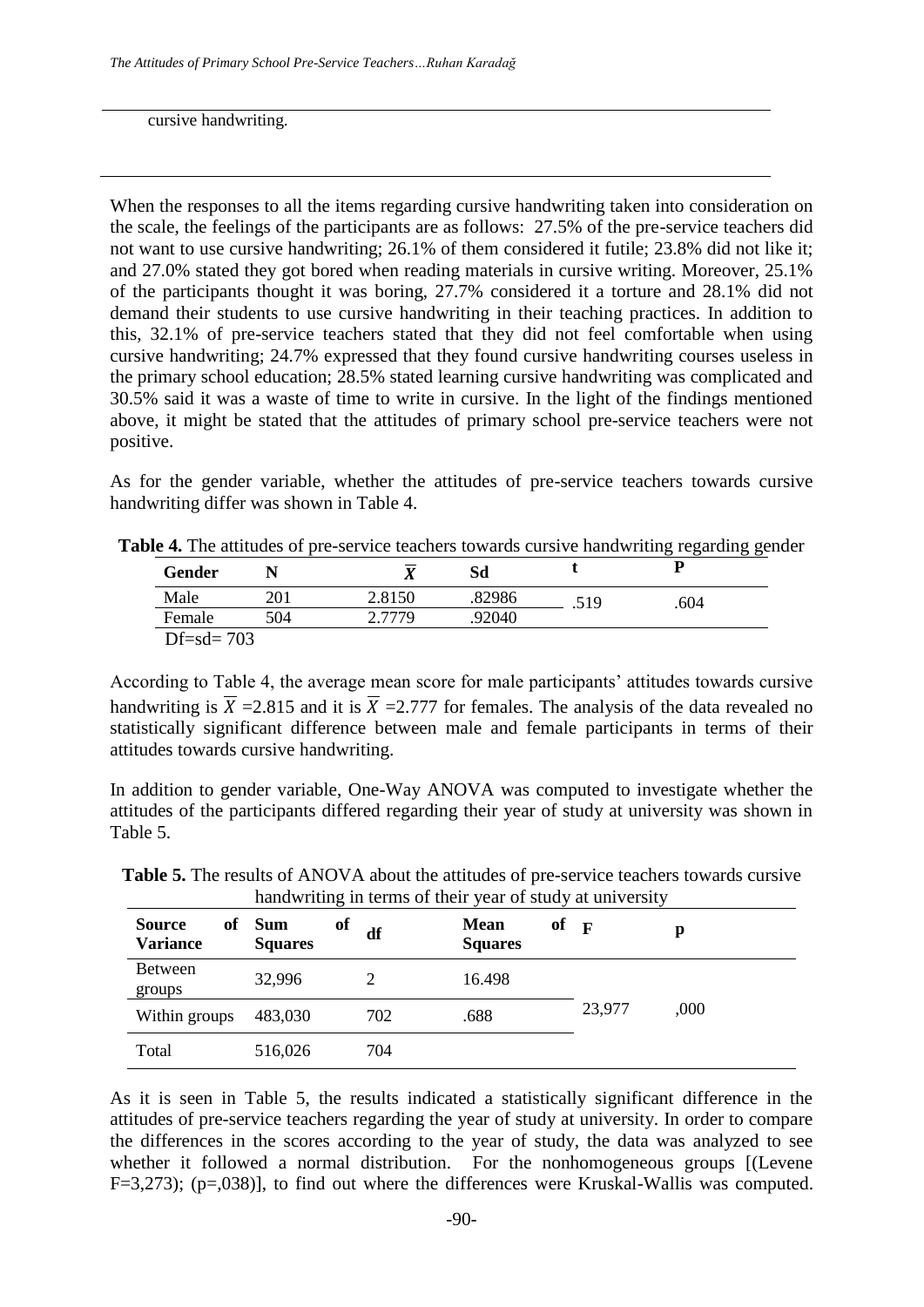The results of this analysis are illustrated in Table 6.

| cursive handwriting regarding the year of the study at university |     |        |        |                     |           |                                                      |      |  |  |  |  |
|-------------------------------------------------------------------|-----|--------|--------|---------------------|-----------|------------------------------------------------------|------|--|--|--|--|
| <b>Year of Study</b>                                              | N   |        | Sd     | <b>Mean</b><br>Rank | <b>SD</b> | <b>Kruskal-</b><br><b>Wallis</b><br>Chi <sup>2</sup> | p    |  |  |  |  |
| 2nd year                                                          | 264 | 2.5270 | .87346 | 287,31              |           |                                                      |      |  |  |  |  |
| 3rd year                                                          | 290 | 2.9949 | .78573 | 397,81              |           | 44,522                                               | ,000 |  |  |  |  |
| 4th year                                                          | 151 | 2.9239 | .83250 | 381,79              |           |                                                      |      |  |  |  |  |

**Table 6.** The results of Kruskal-Wallis test of the attitudes of pre-service teachers towards

As seen in Table 6, the results of Kruskal-Wallis test indicated that year of study at university influenced the attitudes of primary school pre-service teachers towards cursive handwriting (p<0.05). 3rd year (juniors) pre-service teachers had higher attitudes towards cursive handwriting than 2nd and 4th year (sophomores and seniors) pre-service teachers majoring primary school education.

As for the variable "university", one-way ANOVA for independent samples was computed to investigate whether the attitudes of the participants differed significantly regarding the university they are studying (Table 7).

| The                          |             |        |        | Source of Sum of |                |     | Mean of        |       |     |
|------------------------------|-------------|--------|--------|------------------|----------------|-----|----------------|-------|-----|
| University<br><b>Studied</b> | $\mathbf N$ | X      | Sd     | <b>Variance</b>  | <b>Squares</b> | df  | <b>Squares</b> | F     | p   |
| <b>MKU</b>                   |             |        |        | <b>Between</b>   | 4.706          | 3   | 1.569          |       |     |
|                              | 178         | 2.6699 | .89985 | <b>Groups</b>    |                |     |                |       |     |
| <b>BEU</b>                   | 213         | 2.8284 | .87024 | Within           | 511.320        | 701 | .729           | 2.151 | .09 |
| <b>ESOGU</b>                 | 244         | 2.8501 | .81949 | Groups           |                |     |                |       |     |
| MU                           | 70          | 2.9150 | .80086 | <b>Total</b>     | 516.026        | 704 |                |       |     |
| <b>Total</b>                 | 705         | 2.8045 | .85615 |                  |                |     |                |       |     |

**Table 7.** The comparison of the attitudes of primary school pre-service teachers towards cursive handwriting regarding the university variable

**Note:** MKU=Mustafa Kemal University; BEU=Bulent Ecevit University, ESOGU=Eskisehir Osmangazi Unviersity; MU=Mersin University

As illustrated in Table 7, the analysis of the data revealed no significant difference in the attitudes of primary school pre-service teachers towards cursive handwriting regarding the university they studied  $(F(3.70)=2.15, p>0.05)$ .

#### **Conclusions and Discussion**

This study has been carried out to detect the attitudes of pre-service teachers towards cursive handwriting with respect to different variables. The results of the study indicated that the attitude scores of pre-service teachers towards cursive handwriting is moderate ( $\overline{X}$ =2,80). In the literature, there are some studies that have explored the attitudes of different sampling groups towards cursive handwriting. The findings of this study do not correspond to the findings of the studies which revealed that the attitudes of primary school teachers' towards cursive handwriting was positive (Yıldırım and Ateş, 2010) and students were glad to have cursive handwriting skills (O'Neill, 2008).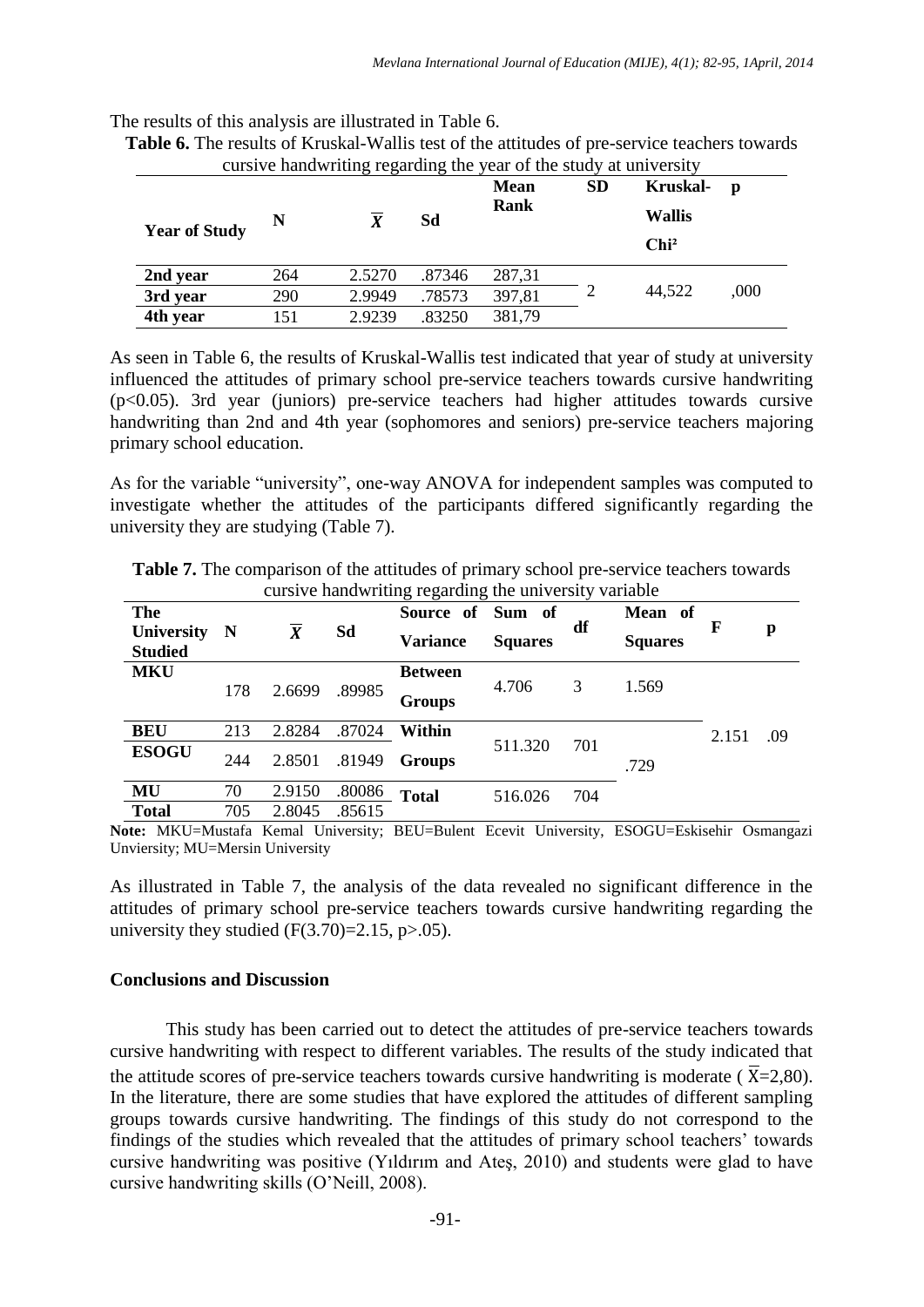Street (2003) underlines the fact that the attitudes of pre-service teachers towards writing are correlated to their practices of teaching writing. Besides, in the literature there exist other studies that demonstrate the important relationship between the attitudes of teachers towards writing and their performance in the classroom (Bratcher and Stroble, 1994; Grossman et al, 2000; Schmidt and Kennedy, 1990). Florio-Ruane and Lensmire (1990) state that preservice teachers possess background knowledge about writing and teaching and they reflect this knowledge in their teaching profession. In this sense, it is essential for pre-service teachers to have positive attitudes towards writing in order for them to teach cursive handwriting effectively in their teaching career because it is the teachers' primary responsibility to teach writing and promote motivation and interest in writing (Ceran, 2013). Therefore, it would contribute to stimulate motivation in their future students for cursive handwriting if future teachers have positive attitudes towards it. Research show that writing attitudes of students can be changed positively by effective university courses (Chambless and Bass, 1995; Franklin, 1992). In addition to this, Coşkun (2007) emphasizes the fact that if pre-service teachers have negative attitudes towards cursive writing, in the first place, precautions should be taken to reinforce positive attitudes and eliminate fears and negative feelings. Developing negative attitudes towards cursive handwriting will also lead to inefficiencies in teaching and using this type of writing. Some research (Bayraktar, 2006; Bektaş, 2007; Beyazıt, 2007; Coşkun and Coşkun, 2012; Turan 2007) revealed the fact that teachers consider themselves incompetent in using and teaching cursive handwriting. This incompetency might be related to the negative attitudes they have developed as pre-service teachers and the lack of training they have received about cursive handwriting. As a matter of fact, the study conducted by Coşkun and Coşkun (2012) revealed the fact "the success of teachers in teaching cursive handwriting is moderate", which supports the findings of the present study.

Another important purpose of the study is to investigate the relation between the attitudes of pre-service teachers towards cursive writing and gender. The analysis indicated no statistically significant relationship between these two, which demonstrates that gender is not a key determinant for the formation of attitudes towards cursive writing.

The results of the study indicated a statistically significant relationship between the attitudes of pre-service teachers towards cursive handwriting and year of study. Junior (3rd year) preservice teachers were found to have higher positive attitudes than sophomores (2nd year) and seniors (4th year). This result corresponds to the research showing a decrease in the success of senior students (4th year) in teaching cursive writing (Coşkun and Coşkun, 2012). This result might lead to the conclusion that the year of study of the pre-service teachers had an important impact on the attitudes of pre-service teachers towards cursive handwriting. The fact that sophomore (2nd year) pre-service teachers had relatively lower attitudes towards cursive handwriting might be the result of the quality of the education they received in handwriting techniques classes; the quality of the teaching-learning processes; the promotion of motivation in pre-service teachers in the classroom; and the incomplete perceptions they had about the importance of cursive handwriting. Moreover, the reason why senior (4th year) pre-service teachers had lower attitudes towards cursive handwriting than juniors (3rd year) might arise from the fact that seniors had higher anxiety levels due to the Public Personnel Selection Examination (the Turkish acronym is KPSS) they were to take after graduation. It might be argued that Turkish Language and Primary Education courses given to junior (3rd year) students in Education Faculties and the content information provided on the qualities and importance of cursive handwriting in these courses might contribute to the formation of higher attitudes of junior pre-service teachers' towards cursive handwriting.

The results of the study also indicated no statistically significant relationship between the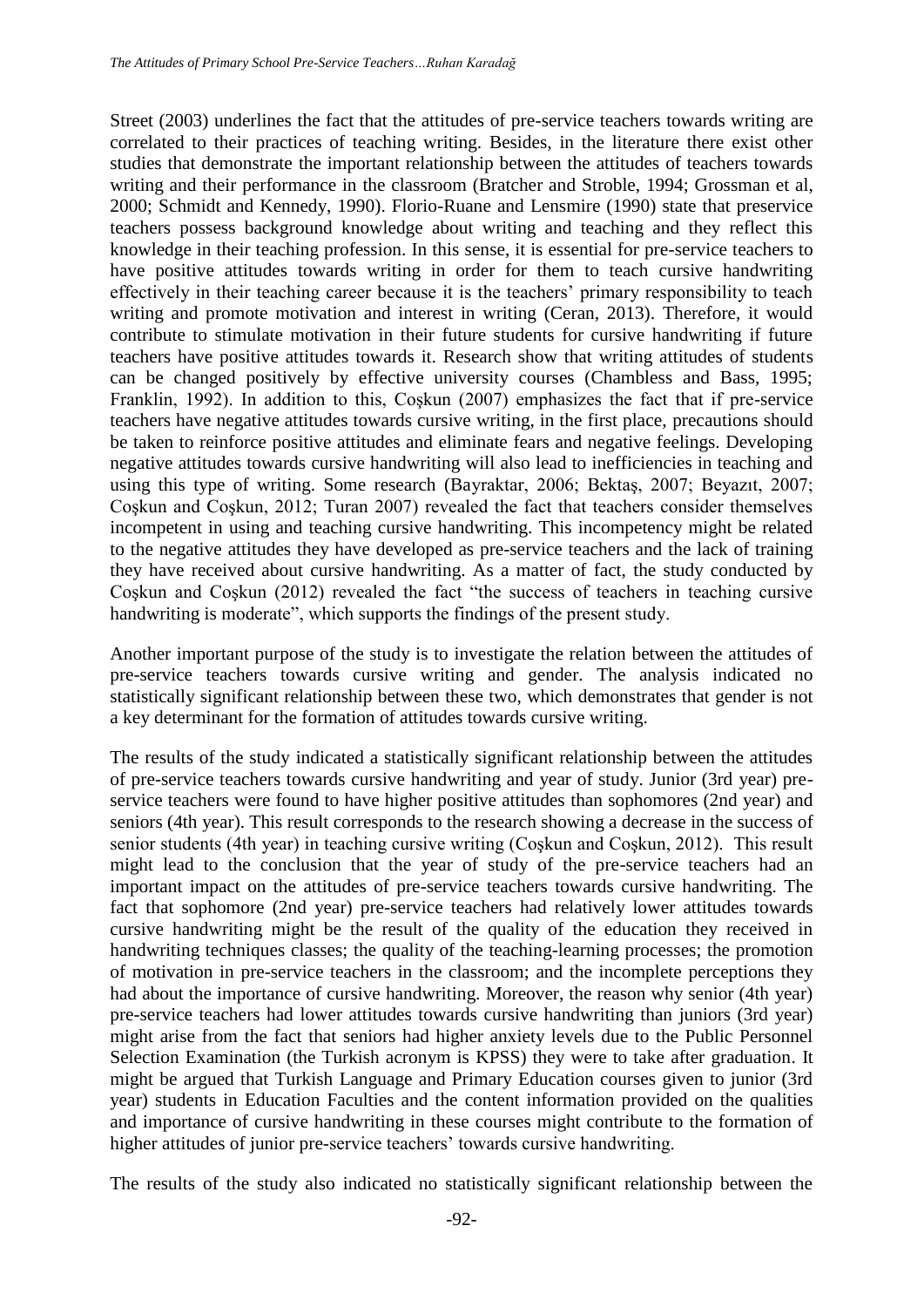attitudes of pre-service teachers towards cursive handwriting and the university they were studying. This might be associated with the quality of teaching-learning processes and the standard curricula implemented in teacher education programs.

Before making some generalizations and suggestions based on the research findings, the limitations of the study are to be pointed out. First of all, this study is limited to the research population and sample size. Thus, conducting this study with diverse samples of students at different grades and universities might indicate different implications and suggestions. Second, as one of the important criteria in designing the study, the participants were supposed to take handwriting techniques class to participate in the study. However, their success in the class was not taken into consideration; thus, the relationship between their success and their attitudes towards cursive handwriting could not be explored. This relationship might also be explored. In addition to this, based on the results of the study, suggestions for further studies might be presented as follows:

- The variables affecting the attitudes of primary school pre-service teachers towards cursive handwriting may require in-depth research. The future training activities may be designed and implemented by taking into consideration these variables.
- The attitudes of pre-service teachers and currently working primary school teachers towards cursive handwriting might be explored.
- The attitudes of primary school students towards cursive handwriting might be investigated.
- This study might be conducted to different research populations.
- The reasons why pre-service teachers have negative attitudes towards cursive handwriting and possible solutions might also be investigated.
- The data of this study was analyzed using quantitative data analysis procedures. The perceptions and opinions of pre-service teachers about cursive handwriting might be investigated thoroughly by employing qualitative data analysis procedures.

## **References**

Akyol, H. (2000). Yazı öğretimi [Writing instruction]. *Milli Eğitim*, S. 146, 37-48.

- Akyol, H. (2007). *Türkçe ilk okuma yazma öğretimi: Yeni programa uygun [Turkish primary reading and writing instruction: According to the new program].* Ankara: Pegem A Yayıncılık.
- Arslan, D., Aşıkcan, M. & Özarslan, P. (2010, May). *Sınıf öğretmeni adaylarının bitişik eğik yazı kullanımına yönelik görüşleri [Opinions of classroom teacher candidates about cursive handwriting using].* Paper presented at the 9. Sınıf Öğretmenliği Eğitimi Sempozyumu, Elazıg, pp: 192-197.
- Bayraktar, Ö. (2006). *The mistakes done by the first year primary school students in cursive writing* (Unpublished master's thesis). Gazi University Institute of Educational Sciences, Ankara.
- Bektaş, A. (2007). *The evaluation of the literacy education with the sound based sentence method*. (Unpublished master's thesis). Çukurova University Institute of Social Sciences, Adana.
- Beyazıt, N. (2007). *Evaluation of analysis method and sound based sentence method in gaining first reading writing instruction with different view angle* (Unpublished master's thesis). Mustafa Kemal University Institute of Social Sciences, Hatay.
- Bratcher, S. & Stroble, E. J. (1994). Determining the progression from comfort to confidence: A longitudinal evaluation of a national writing project site based on multiple data sources. *Research in the Teaching of English,* 28, (1), 66-88.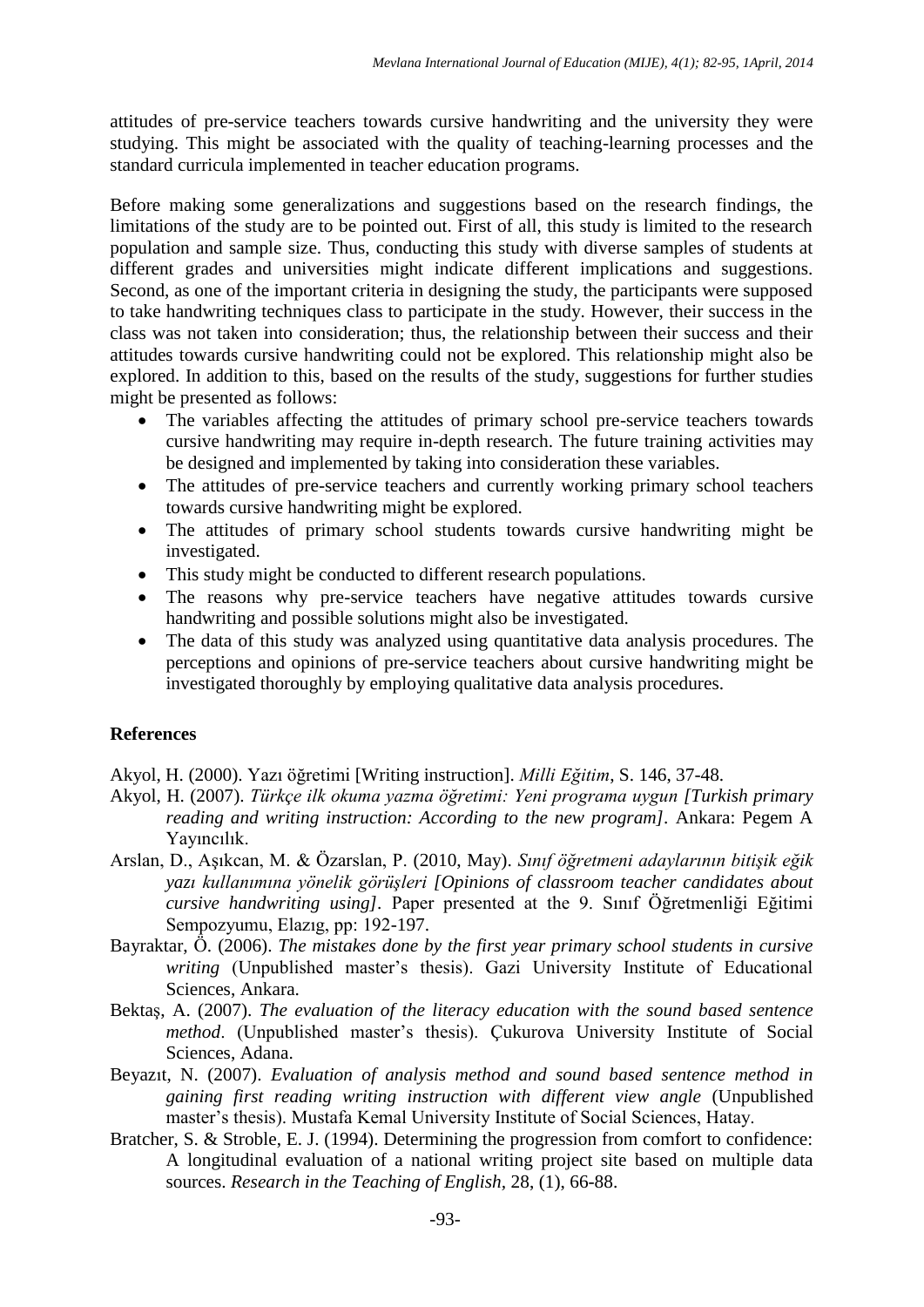- Ceran, D. (2013). Turkish teachers attitudes towards the evaluation of writing training course. *Turkish Studies*- *International Periodical for the Languages, Literature and History of Turkish or Turkic,* 8/1, 1151-1169.
- Chambless, M. S. & Bass, J. A. (1995). Effecting changes in student teachers' attitudes toward writing. *Reading Research and Instruction, 35,* (2), 153-160.
- Coşkun, E. (2007). Yazma becerisi [Writing skills] In A. Kırkkılıç & H. Akyol (Eds), *İlköğretimde Türkçe öğretimi*. *[Turkish instruction in primary education]* (pp: 49-91). Ankara: Pegem-A Yayıncılık.
- Coşkun, E. & Coşkun, H. (2012). The evaluation of cursive italic hand writing success level of primary school students. *Teachers of Primary Education and Turkish Language. GEFAD / GUJGEF,* 32(3), 761-776.
- Florio-Ruane, S. & Lensmire, T. J. (1990). Transforming future teachers' ideas about writing instruction. *Curriculum Studies,* 22, (3), 277-289.
- Franklin, M. R. (1992). Learning the writing process in teacher education classes. *Action in Teacher Education,* 14 (2), 60-66.
- Graham S, Berninger, V.W., Abott, R. D., Abott, S. & Whitaker, D. (1997). The role of mechanics in composing of elementary school students: A new methodological approach. *J. Educ. Psychol*. 89, 170-182.
- Graham, S, Harris, K. R, Mason, L, Fink-Chorzempa, B, Moran, S. & Saddler, B. (2008). How do primary grade teachers teach handwriting? A national survey. *Reading and Writing: An Interdisciplinary J.* 21(1-2), 49-69.
- Grossman, P. L., Valencia, S.W., Evans, K., Thompson, C., Martin, S. & Place, N. (2000). Transitions into teaching: Learning to teach writing in teacher education and beyond. *Journal of Literacy Research,* 32, 631-662.
- Güleryuz, H. (2002). *Turkce ilkokuma yazma ogretimi [Turkish primary reading and writing instruction]* Ankara: Pegem A Yayincilik.
- Güneş, F. (2007). *Türkçe öğretimi ve zihinsel yapılandırma [Turkish instruction and mental configuration]*. Ankara: Nobel Yayın Dağıtım.
- Hagin, R. A. (1983). Write right-or left: A practical approach to handwriting. *Journal of Learning Disabilities*, 16, 266–271.
- Harvey, C. & Henderson, S. (1997). Children's handwriting in the first years of school: Consistency over time and its relationship to academic achievement*. Handwriting Rev*. 11, 8-25.
- Karasar, N. (1994). *Bilimsel araştırma yöntemi [Scientific research method]***.** (6<sup>th</sup> ed). Ankara: 3A Araştırma Eğitim Danışmanlık Ltd.
- Kavcar, C. (1987). *Yüksek öğretmen okulunun öğretmen yetiştirmedeki yeri*. *[Place of higher teacher education in teacher education].* Paper presented at the Öğretmen Yetiştiren Yükseköğretim Kurumlarının Dunu, Bugünü, Geleceği Sempozyumu, Ankara Gazi Üniversitesi Yayınları, 8-11.
- Kennedy, M. (1998). *Learning to teach writing: Does teacher education make a difference*? New York: Teachers College Press.
- Köksal, K. (1999). *Okuma yazmanın öğretimi [Reading and writing instruction].* Ankara: Pegem A Yayincilik.
- O'Neill, B. (2008). *Japanese University student attitudes toward english cursive writing.* Paper presented at the 9th Association for Language Awareness International Conference (Hong Kong, China). Abstract retrieved from http://www.fe.hku.hk/clear/ala/doc/abstract/Japanese%20University%20Student%20A ttitudes%20Toward%20English%20Cursive%20Writing.pdf.
- Phelps, J. & Stempel, L. (1989). Help for handwriting: Procedures developed at Texas Scottish Rite Hospital. *Education*, 109 (4), 388-389.